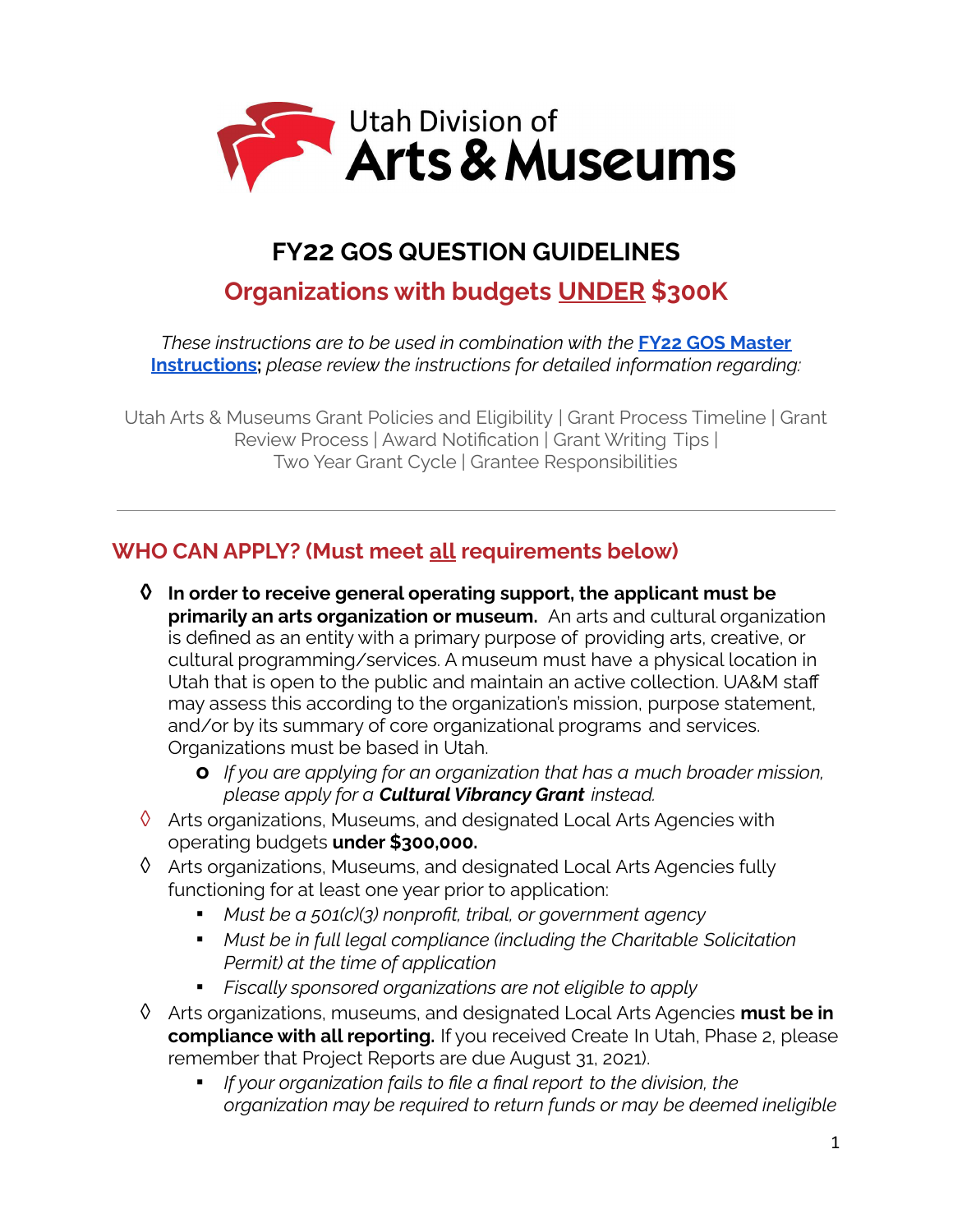*for future funding. Delinquent final reports must be filed in order to be considered eligible again.*

- ↑ Designated Local Arts Agency with a current LAA [designation](https://artsandmuseums.utah.gov/local-arts-agencies/) from the Utah Division of Arts & Museums.
- ◊ Organizations that do not have a three-year history of programming prior to July 1, 2021 will receive additional review.

## **ELIGIBLE EXPENSES:**

*This list is not comprehensive, but should give you a good indication of the kinds of things that General Operating Support grants can be used to support.*

- Program support
- Staff or intern salaries
- Consultant fees
- Professional development training
- Purchase of materials/equipment
- Utility costs
- Marketing
- Specific activities directly related to the general function of the organization.
- Facility rental
- Building maintenance

### **For Museums (all of the above, and the following):**

- Purchase of materials/equipment needed for conservation, storage, or exhibition of collections
- Specific activities directly related to the general function of the museum
- Building modifications for collections care purposes or building maintenance projects that directly affect the long-term care of museum collections are allowed. We encourage you to contact the [Museum](https://artsandmuseums.utah.gov/museums/) Services staff regarding building modifications prior to submitting an application.
- Historic building maintenance

# **INELIGIBLE EXPENSES:**

- Endowments
- Building renovation or capital expenditures (including capital improvement, purchase, or long-term lease of property; museums see notes both above and below)
- Out-of-state travel
- Hospitality (food, alcohol, refreshments, etc.)
- Deficit reduction
- Scholarships or tuition for academic programs
- Activities restricted to an organization's membership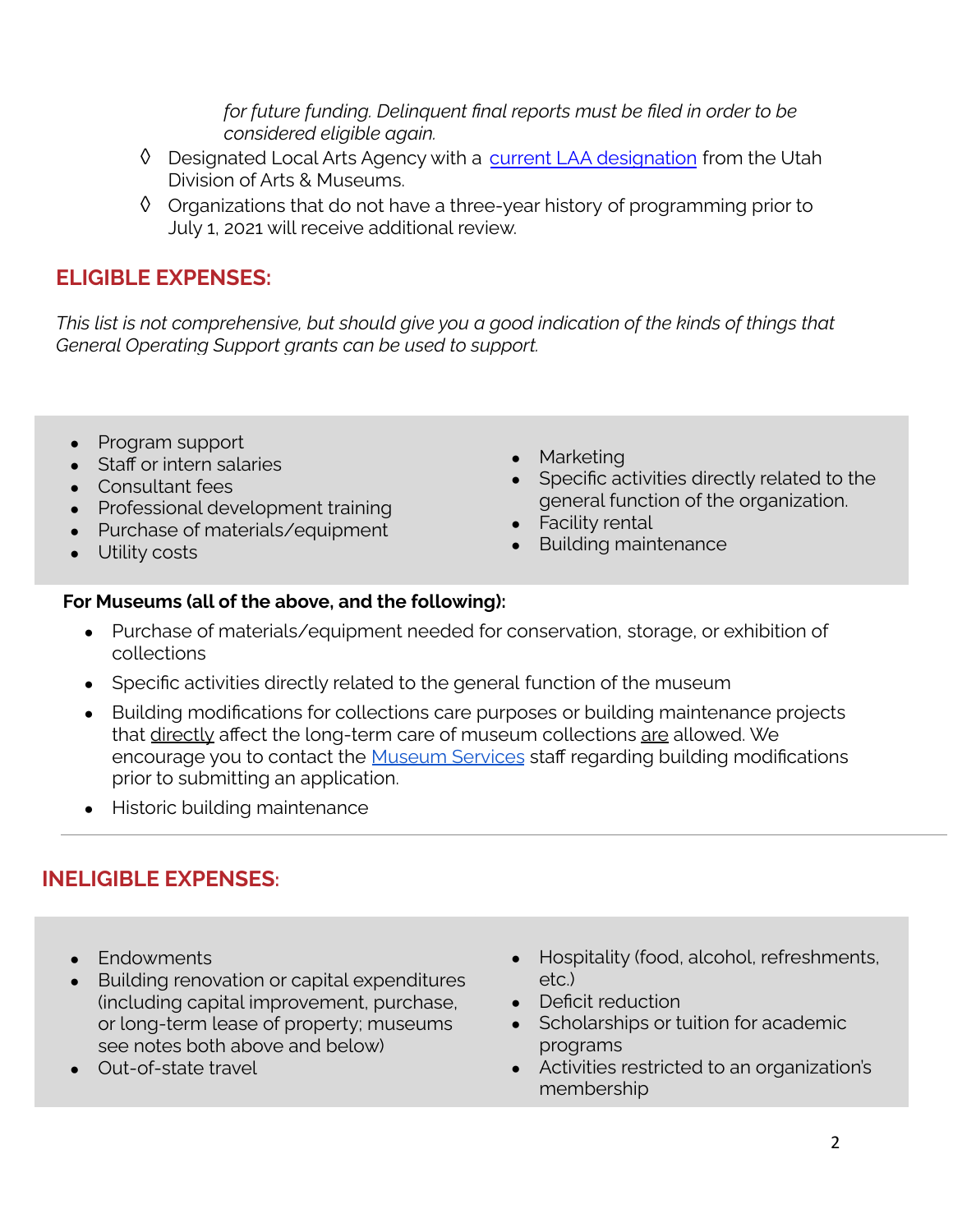- Programming completed prior to July 1, 2021
- Direct fundraising events/expenses or galas, including prizes, awards, or benefits
- Employee or applicant's personal gain
- Paid political advertising or lobbying expenses
- For-profit ventures

#### **For Museums (all of the above, and the following):**

- Historical markers, monuments, or plaques
- Acquisition of objects for a collection
- Building modifications for collections care purposes or building maintenance
	- *o Exception: projects that directly affect the long-term care of museum collections are allowed. We encourage you to contact the Museum Services staff regarding building modifications prior to submitting an application.*

## **UNSCORED QUESTIONS/GENERAL INFORMATION SECTION:**

The General Organizational Information section will not be scored. These questions will ask for basic contact information, total revenue, organizational compliance questions, etc. We will also be asking a few questions related to economic contribution in conjunction with our partnership with the Kem C. Gardner Institute. These questions will ask for the following:

- Total Number of Paid Employees
- Total Payroll

### *HELPFUL TIP:*

*Look for "help text" by hovering your cursor over the question mark icon on the application (don't click on the question mark) for tips such as "see line C34 of the budget form."*

# **APPLICATION QUESTIONS |** *SCORED SECTIONS*

If you are applying as an organization with a budget under \$300,000, **we are requiring shorter answers to the questions.** You will notice that the narrative text questions have **character limits**. You are not required to use the full limit, but it is our intent that these character limits will provide you with some direction about the amount of information that is being requested.

**PLEASE NOTE:** Some questions will apply to all applicants, and some will be specific to either arts organizations, local arts agencies, or museums.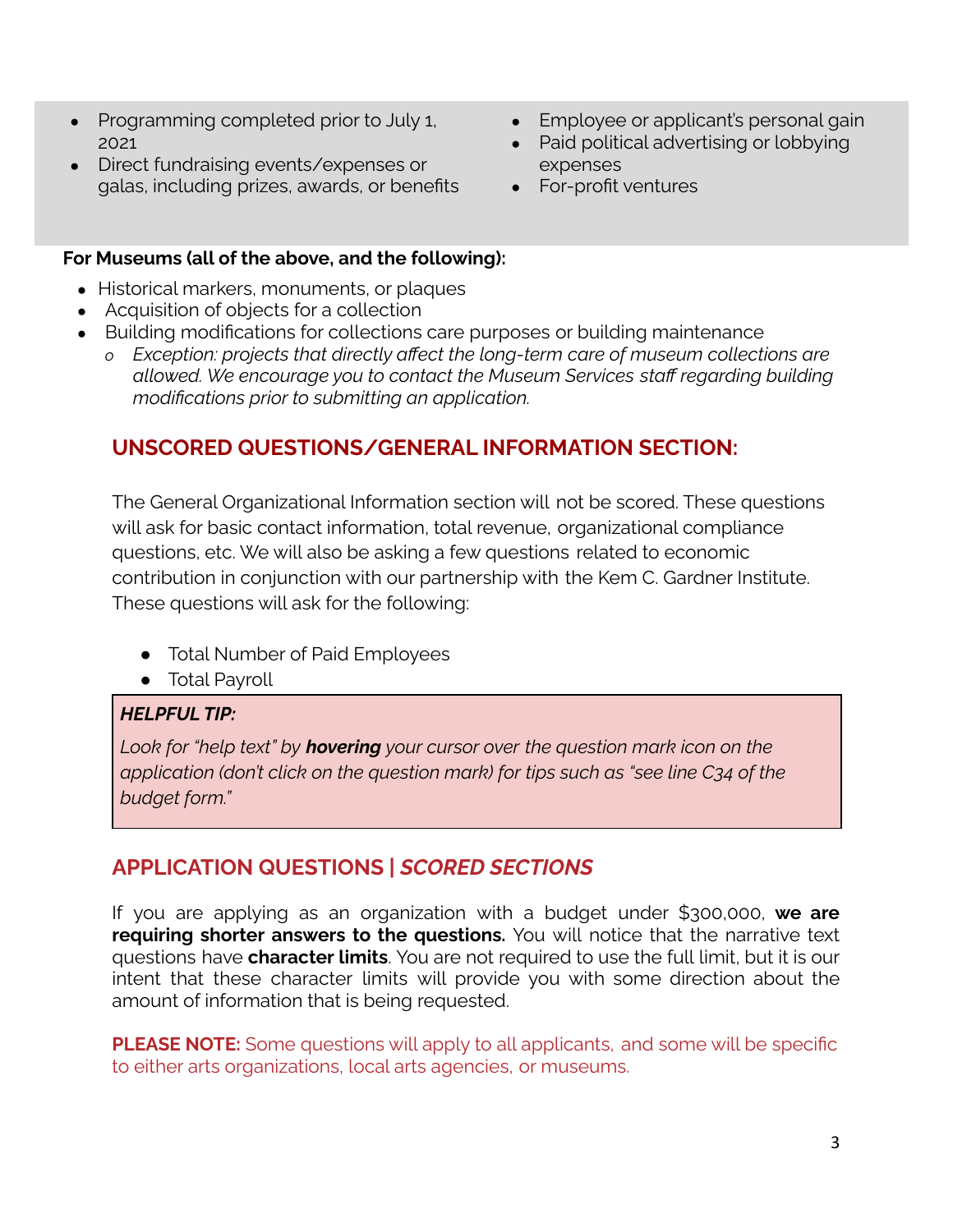#### **If there is NOT a notation before the question, the question requires a response from all applicants.**

Scored Sections Include:

- Artistic Excellence/Museum Best Practices (35%)
- Community Engagement (35%)
- Sound Management (35%)
- Target Priority Question

# **ARTISTIC EXCELLENCE (35%)**

#### **Arts Organizations & Local Arts Agencies** *| Artistic Excellence*

*Artistic excellence demonstrates the organization's potential to create art that meets the highest standards of excellence, engage the public with diverse art forms, enable participants to acquire knowledge or skills in the arts, and/or strengthen communities through the arts. What constitutes artistic excellence may vary in relation to the organization's mission, audience and community. Artistic excellence and artistic merit are the criteria by which artwork will be considered, taking into account general standards of decency and respect for the diverse beliefs and values of the people of this state.*

#### **-OR-**

#### **Museums** *| Museum Best Practices*

*The panel will review the grant based on the evidence the application provides about how this funding will help the museum care for and manage its collections, develop quality educational resources such as exhibitions and publications, and provide access to its collections.*

#### **Question 1. Summarize your organization's work in 140 characters or less**.

Tell us about your organization's mission, and the core of your programming/ services in 140 characters or less.

#### **Question 2. Artistic Excellence or Museum Best Practices**

Using the information below, provide an answer based on whether you are applying as an Arts Organization, Local Agency, or Museum.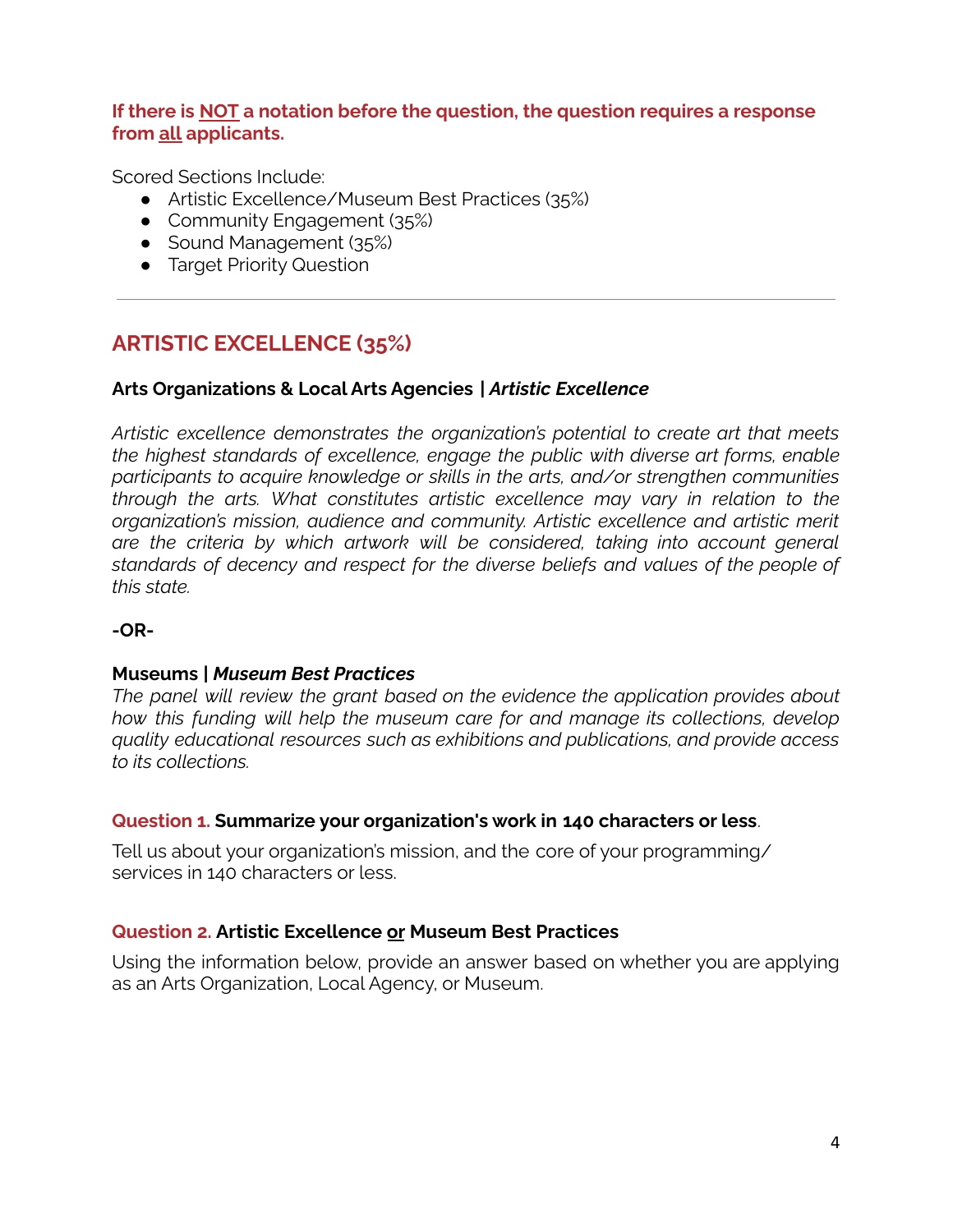#### **For Arts Orgs & LAA's: Describe how you strive for excellence in relation to your programming and mission.**

*As the state arts agency, we will be funding organizations that demonstrate high artistic excellence.* The shift to two year grants will influence how you answer this question. We do not expect that you will have your seasons or schedules planned for two years, but we want to understand your artistic process **(up to 1,500 characters).**

- **●** What does your organization do that shows you provide quality arts programming?
- **●** Please provide proof that the arts are the primary focus of your mission.
- **●** Is your commitment to artistic excellence demonstrated through how you fulfill your mission?
- **●** How do you choose what to offer to your community, select teaching artists, follow certain artistic standards, etc.

#### **Museums:**

**Describe what museum best practices mean to you in relation to the programming and services your museum provides.**

*As the state museum service agency, we will be funding museums that are preserving, protecting, and sharing collections with the public.* Use this section to describe how you are meeting museum best practices as they relate to caring for your collections; developing quality educational resources (such as exhibitions and publications); and providing access to your museum's collections. We want to read about how you serve your community in the context of the items listed above. Tell us how you are doing a great job of being a museum that is modeling best practices **(up to 1,500 characters).**

#### **Question 3**. **Please upload current supporting documentation to demonstrate the quality of your recent work/institution.**

Using the information below, provide an answer based on whether you are applying as an Arts Organization, Local Agency, or Museum.

| <b>Arts orgs &amp; LAAs:</b>               | <b>Museums:</b>                            |
|--------------------------------------------|--------------------------------------------|
| The samples should reflect the ideas,      | Please upload examples of your most recent |
| concepts, or quality of the organization's | annual report, current museum programming, |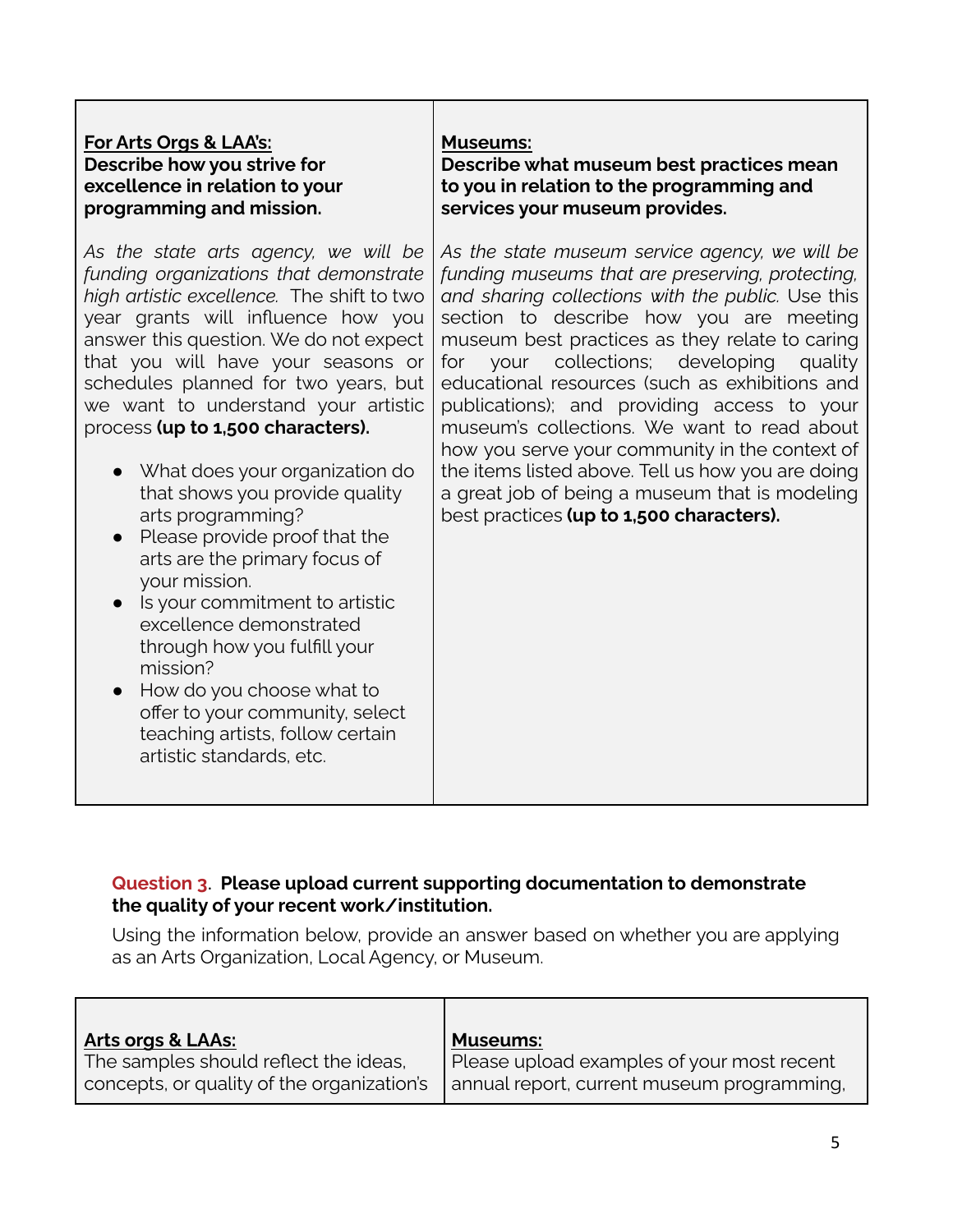| work. Take care to select a good<br>representation of your work for the<br>panel.                                                                                                                                                                                                                                                                                | community outreach, or other documentation<br>to support your best practices. (Provide up to 3<br>samples.)                                                               |
|------------------------------------------------------------------------------------------------------------------------------------------------------------------------------------------------------------------------------------------------------------------------------------------------------------------------------------------------------------------|---------------------------------------------------------------------------------------------------------------------------------------------------------------------------|
| You can submit a maximum of 3 work<br>samples (links, uploads, or a<br>combination of both).<br>If you would like to submit weblinks,<br>please create a PDF document with the<br>weblinks and a brief description of the<br>work sample as well as a timestamp for<br>where the panel should begin viewing if                                                   | If you would like to submit weblinks, please<br>create a PDF document with the weblinks and<br>a brief description of the documentation. No<br>more than 3 samples total. |
| you upload a long sample. No more than<br>3 samples total, and each sample<br>should be no more than a few minutes<br>long. The samples should be reflective<br>of the type of work that you are doing,<br>for example if you are a theatre<br>company, a short video of your latest<br>production will be much more useful to<br>the panel than a past program. |                                                                                                                                                                           |

#### **Question 4. All: How does your organization uniquely contribute to an artistically/culturally vibrant community? Explain what makes your organization unique in your discipline and how you are doing it well (up to 1,500 characters).**

Utah has a long history of rich artistic and cultural heritage, and the Utah Division of Arts & Museums exists to support that vibrancy. Tell the panel why your organization is unique in the arts or museums field here in Utah--are you one of a only handful of organizations that exists in a particular community? Do you provide unique services and programs? How are you successful in providing the community with these programs?

# **COMMUNITY ENGAGEMENT (35%)**

*Community engagement demonstrates the organization's efforts to understand and serve its community, its efforts to be inclusive of individuals, the community's support of the organization, and why the organization deserves public funding.*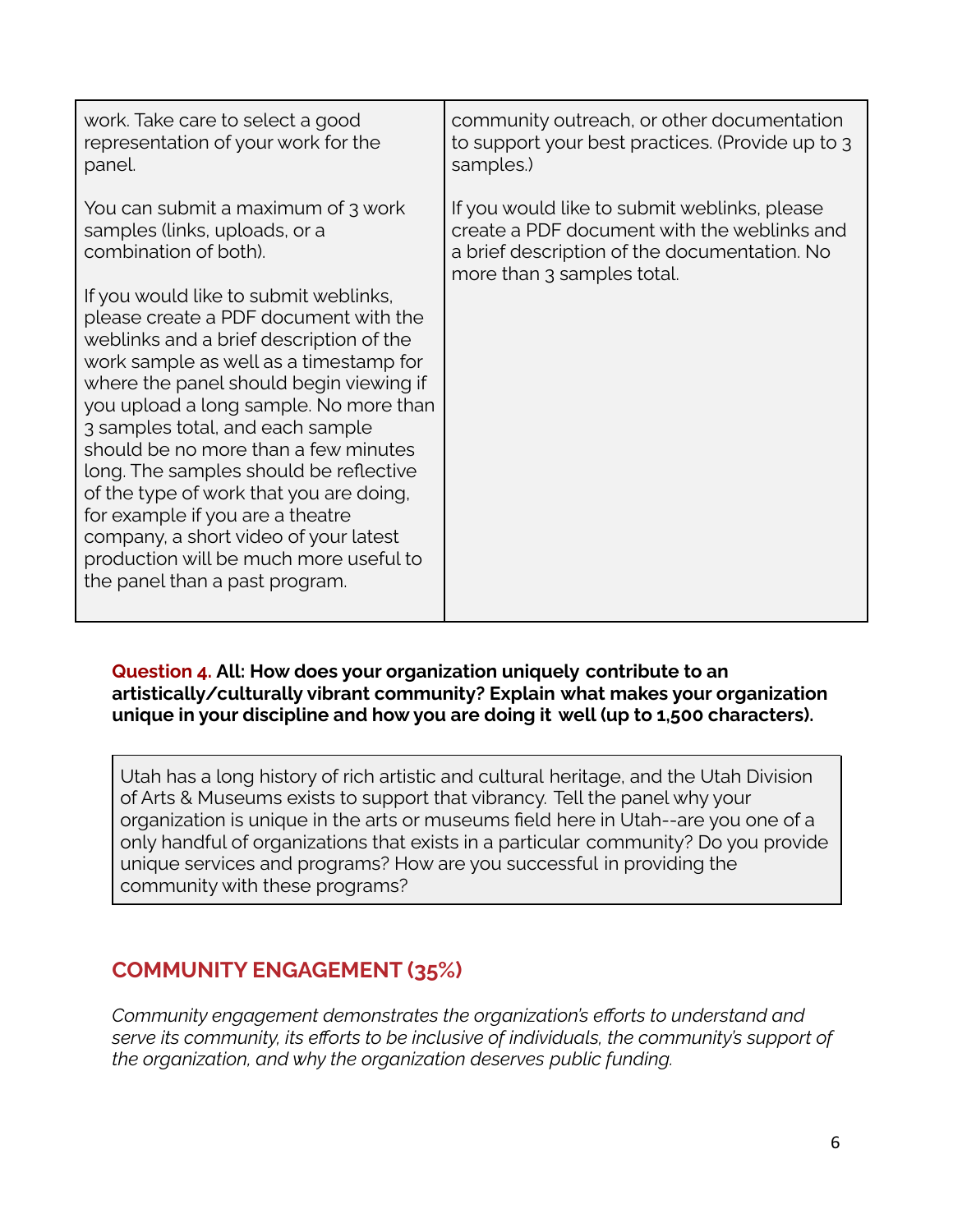**PLEASE NOTE:** Our agency has adopted the following definitions for I.D.E.A from the *American Alliance of Museums* as described below.

#### **Please refer to these definitions as you answer the questions in the Community Engagement Section.**

**INCLUSION** refers to the intentional, ongoing effort to ensure that diverse individuals fully participate in all aspects of organizational work, including decision-making processes. It also refers to the ways that diverse participants are valued as respected members of an organization and/or community.

**DIVERSITY** is all the ways that people are different and the same at the individual and group levels. Even when people appear the same, they are different. Organizational diversity requires examining and questioning the makeup of a group to ensure that multiple perspectives are represented.

**EQUITY** is the fair and just treatment of all members of a community. Equity requires commitment to strategic priorities, resources, respect, and civility, as well as ongoing action and assessment of progress toward achieving specified goals.

**ACCESSIBILITY** is giving equitable access to everyone along the continuum of human ability and experience. Accessibility encompasses the broader meanings of compliance and refers to how organizations make space for the characteristics that each person brings.

#### **Question 1. Briefly describe/define the community or communities you are serving (up to 500 characters).**

Help the panel members understand who is in your community or communities, including defining your target audiences. These grants are intended to provide all Utah residents with opportunities to participate in cultural activities, and understanding who you consider to be in your community is the first step to understanding your services. Your communities could be geographic or represent other demographics.

**Question 2. Imagine you have an audience with a legislator. What would you tell them about the value that the community receives from your organization and why does your organization merit public funding from the state? (up to 1,500 characters)**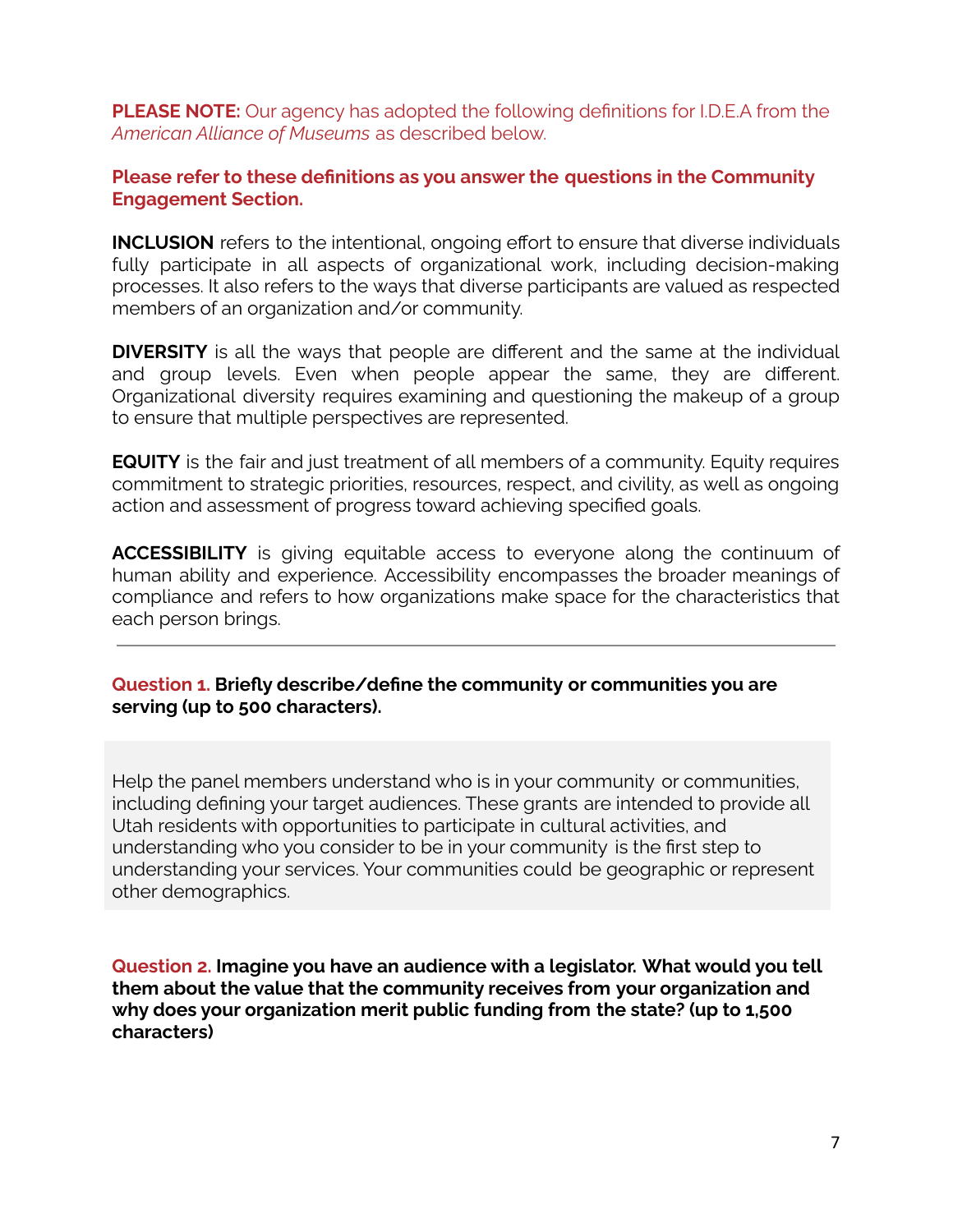Think of this as your "elevator speech". If you were asked by a legislator to talk about why your organization is important to the residents of Utah, what would you tell them? Provide a description of the services you provide that bring value to your communities. UA&M grants come from taxpayer dollars. These grants are intended to provide all Utah residents with opportunities to participate in cultural activities.

#### **Question 3. Please describe how you have partnered, collaborated, or engaged with historically underrepresented communities in the past two years. (up to 1,500 characters)**

Show the panel that you are finding ways to make connections and meaningful relationships with different historically underrepresented communities (BIPOC, LGBTQ+, senior populations, etc.) We want to see that your organization is not just reaching out to these communities, but that you are actively including members from these communities in the planning and implementation of your programs and services.

#### **Question 4. Describe how people with varying disabilities can access or request accommodations to participate in your organization's programs. (up to 1,500 characters)**

Part of being inclusive means that your organization's programs can be made accessible to people with disabilities. For example, has your staff taken accessibility training? Other questions to consider: how would a patron request accommodations? Is this listed on your website or marketing materials? Is it easy for a patron to figure out whom to contact with accommodation requests? What accommodations do you offer that are standard for each event? For example, does every event have an ASL translator? Is the event located in a space that is easily accessible for people with physical disabilities? Are all of your printed materials available in a large-print format? Other accommodations?

#### **Question 5. Please describe any plans that your organization has to increase inclusion, diversity, equity and access this coming year. (up to 1,500 characters)**

Looking ahead, has your organization created any internal goals or policies to work with more diverse communities? Are you starting (or do you already have) an accessibility plan? If you are in a strategic planning phase, are the principles of I.D.E.A being incorporated into your organization's programs?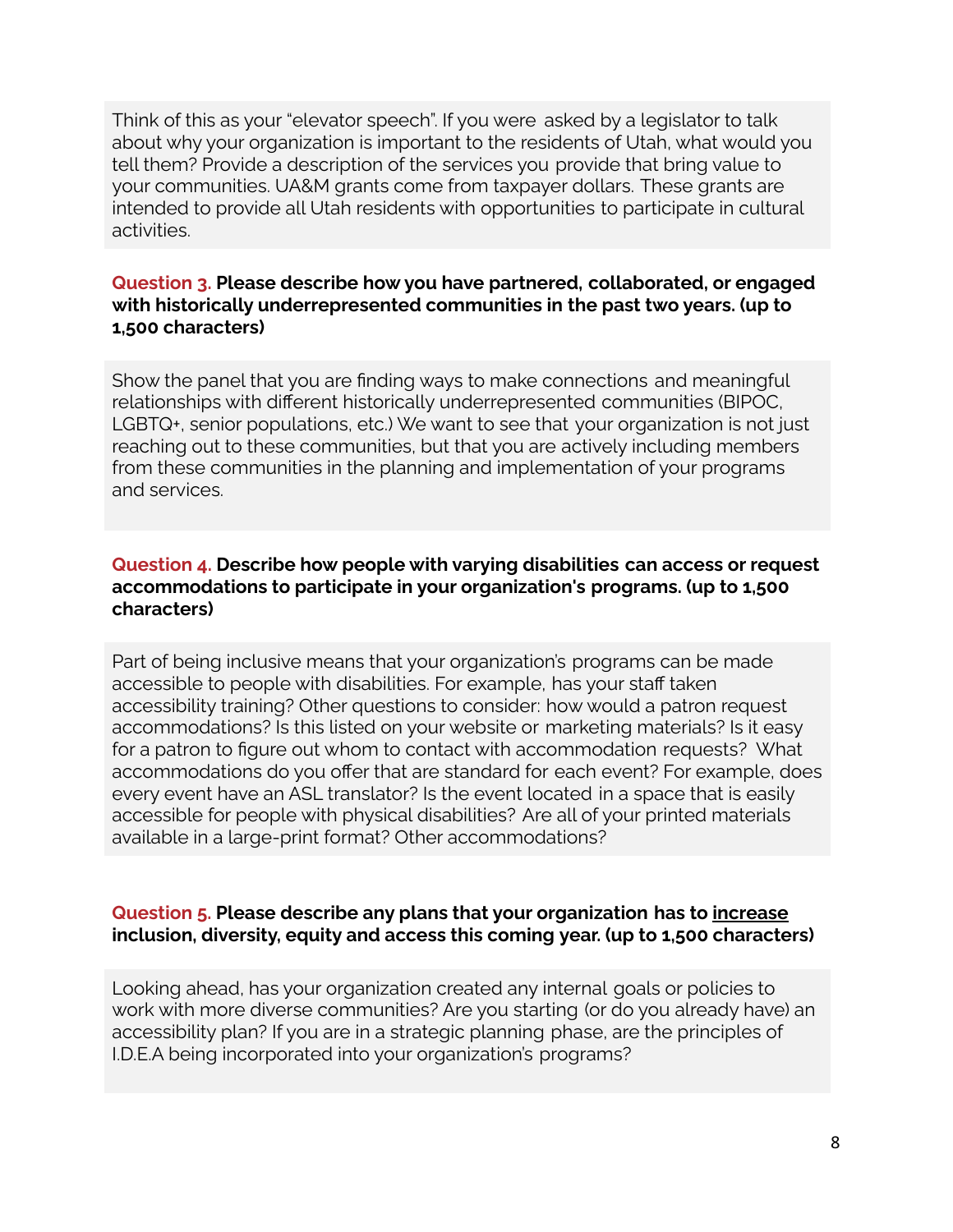# **SOUND MANAGEMENT (35%)**

*Sound management demonstrates the organization's ability to carry out its proposed activities, including a budget that shows administrative support, and careful use of finite resources.*

**Question 1. What adaptations did you make for COVID-19 (staff reduction, program reduction, online content creation, etc.) that you anticipate you will keep, or get rid of, and why? (up to 1,500 characters)**

The pandemic forced many organizations to rethink how they did their work, whether that was how to present an engaging exhibit, how to do socially distanced performances, or even adapting business processes for efficiency, ease of use, or lower costs. What changes have you made to either your programming or processes that you anticipate you will continue moving forward? Is there something that you tried that did not work? Why are you keeping these adaptations or why are you not holding onto them?

#### **Question 2. Please upload your completed FY22 UA&M General [Operating](https://artsandmuseums.utah.gov/general-operating-support-gos-grants/) [Support](https://artsandmuseums.utah.gov/general-operating-support-gos-grants/) Budget Form.**

Follow the link for the General Operating Support Budget. Download this to your computer, complete the form with accurate numbers for your organization, and upload the new file to this question. Keep a copy of this budget form for your records, because if you receive funding, you will need to update the budget with actual income and expenditures and upload the form in your interim report next summer.

*If you applied for Create in Utah, Phase 3 - please upload the budget form you submitted with that grant. Please make any updates to the budget form to ensure accuracy at time of grant submission.*

#### **Question 3. Related to the budget form you uploaded, repeat your budget narrative here. Include any information that will help the review panelists understand your budget.**

Previous panel members have repeatedly expressed how difficult it is to guess what is happening in your budgets. Rember, the panelists are not familiar with your operating budget, so the narrative allows you to explain to them what they are seeing. Use this space to explain any increases or decreases to certain line items, or any surplus/deficit that is showing up in your budget. This is also a good space to tell us which grants are showing up as requested vs. awarded in your revenue section.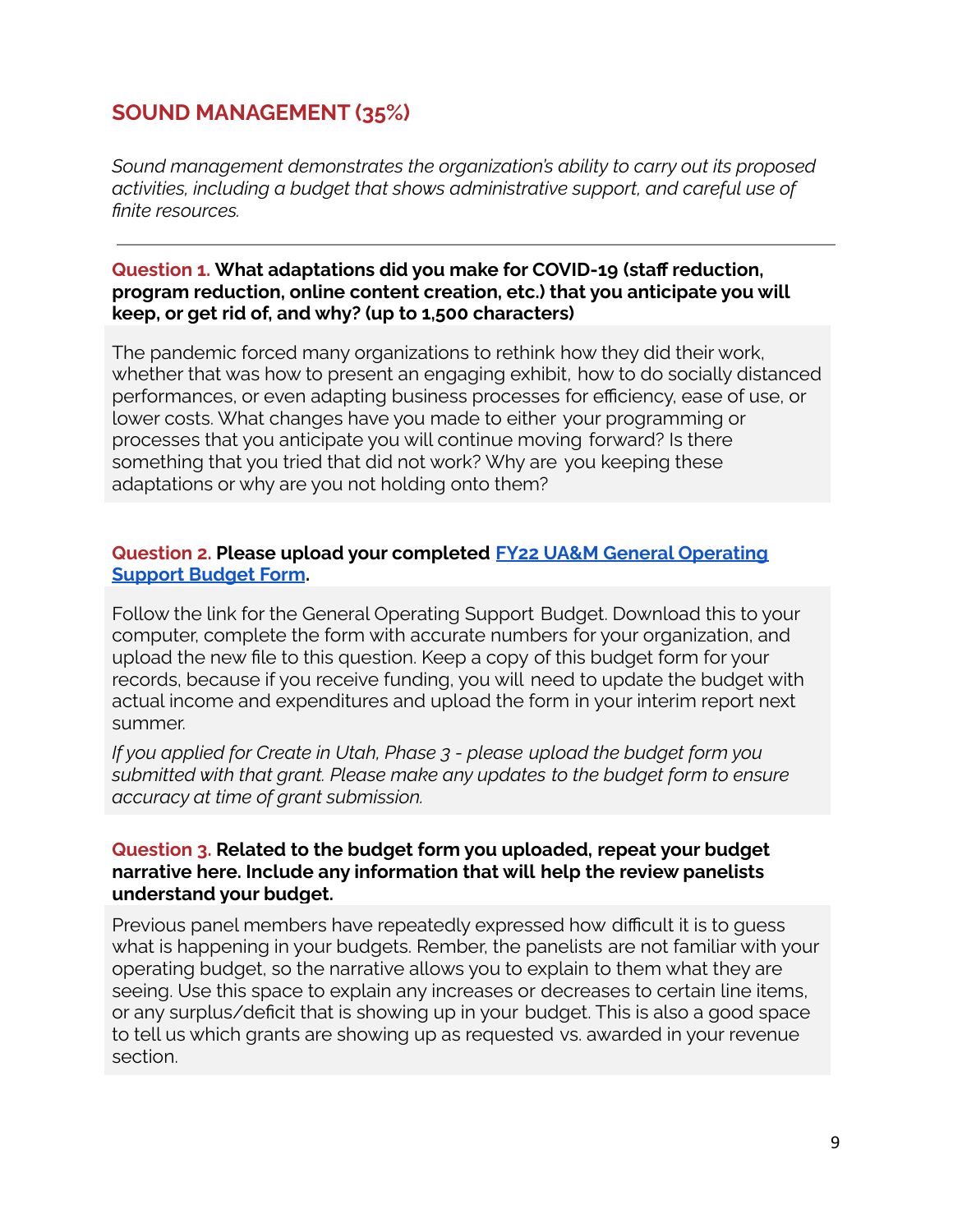## **UA&M PRIORITY HIGHLIGHT QUESTION (For additional consideration)**

**Question Asked:** Please tell us about exceptional work that your organization has done within the past two years in **one or two** of UA&M's strategic target areas (listed below; up to 1,500 characters).

#### **What We Are Looking For:**

We hope you will brag about something you are particularly proud of in your work! Please only write about **one or two** of the target areas (below). We want to know about your best work in your own words. If you try to cover all six areas, you are likely to dilute your story. This section will be ranked in comparison to other applicants. Additional funds may be added to a base award to help to support your exceptional work. Even though there may be some overlap in how you describe the work you are doing from any of the earlier questions in this grant, we hope that you will thoughtfully answer this question and not just copy and paste from any previous responses. Please be specific in your answer and support your narrative with evidence. You may upload additional documentation to support your narrative in the subsequent question.

### **Target Areas:**

- **Rural Services:** Services in and to rural Utah (all counties but Weber, Davis, Salt Lake, and Utah)
- **Diversity:** Programming to serve those from culturally/ethnically diverse populations, new Americans, senior citizens, etc.
- **Economic Contribution:** You may provide evidence of economic contributions. The grants staff will also be using an economic contribution evaluation tool that was designed for UA&M by the Kem C. Gardner Institute. This tool uses a national tool called the IMPLAN multiplier, county information, and employment information.
- **Access:** Accommodations to provide greater access to your programming to those with disabilities (cognitive and physical).
- **Equity:** Demonstrating a commitment to providing fair access to your programs and services.
- **Inclusion:** Creating inclusive programming where those invited actively participate in the planning and enjoyment of the activities.

### **Why are we asking this question?**

Arts organizations, Museums, and Local Arts Agencies are a vital part of a healthy economy, and as Utahns, we are proud of our cultural landscape. Making organizations accessible to Utahns of all cultures and abilities is a priority for UA&M, as outlined in our **[Strategic](https://artsandmuseums.utah.gov/strategicplan/) Plan**. The priority to serve all people represents best practices. Involving individuals from varied or historically underrepresented populations and/or organizations in the planning, implementation, evaluation, and follow-up of your programs helps ensure relevance and increases your audience